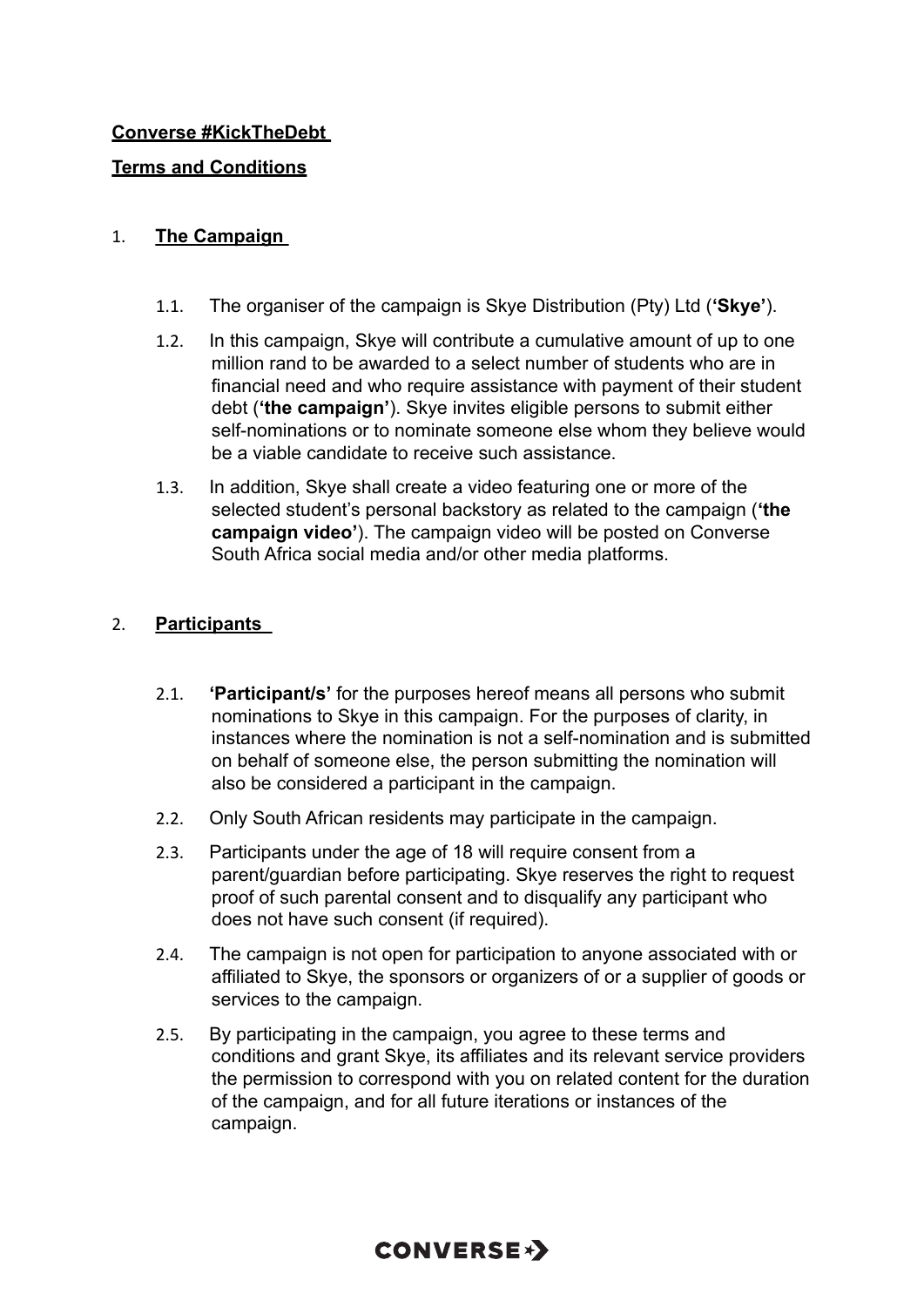#### 3. **Nominations**

- 3.1. In order to participate in the campaign, a nomination form must be completed, including the details of the person being nominated and a strong written motivation for the nomination (**'nomination/s'**).
- 3.2. Nominations may either be a self-nomination or a nomination submitted on behalf of someone else.
- 3.3. Nomination forms can be downloaded from the Converse South Africa website – www.converse.co.za (**'the website'**) or can be accessed via WhatsApp by sending your name and #KickTheDebt to the following number: 061 806 0654.
- 3.4. Participants are permitted, but are not required, to submit videos as part of their nomination (**'video submissions'**).
- 3.5. The date for submission of nominations shall open at 08h00 on the 3 February 2021 and close at 23h59 on 3 March 2021.
- 3.6. Completed nominations must be submitted on or before the closing date either by being uploaded on the website or submitted via WhatsApp on the following number 061 806 0654.
- 3.7. In order to qualify for participation in the campaign, a person nominated (**'nominee'**) must:
	- 3.7.1. be between the ages of 13 and 28 years;
	- 3.7.2. be enrolled at and currently studying at an accredited secondary or tertiary educational institute;
	- 3.7.3. have student debt for the purposes of the campaign, **student debt** shall mean outstanding tuition fees, including any interest accrued thereon;
	- 3.7.4. be in good academic standing with an annual academic average of 60% and above; and
	- 3.7.5. be in financial need.
- 3.8. Late, incomplete, incorrect or illegible nominations will be disqualified.
- 3.9. No responsibility is accepted by Skye for nominations that are late, delayed, misdirected or incomplete, or for failures due to malfunctions in communication services or for any other reason caused by events beyond the control of Skye, which may cause the submissions of nominations to be disrupted or corrupted. Proof of sending does not constitute proof of actual receipt by Skye.
- 3.10. Skye may, at its sole discretion, disqualify any incomplete or fraudulent submissions, submissions that do not comply with these terms and conditions or submissions that are found to contain information which is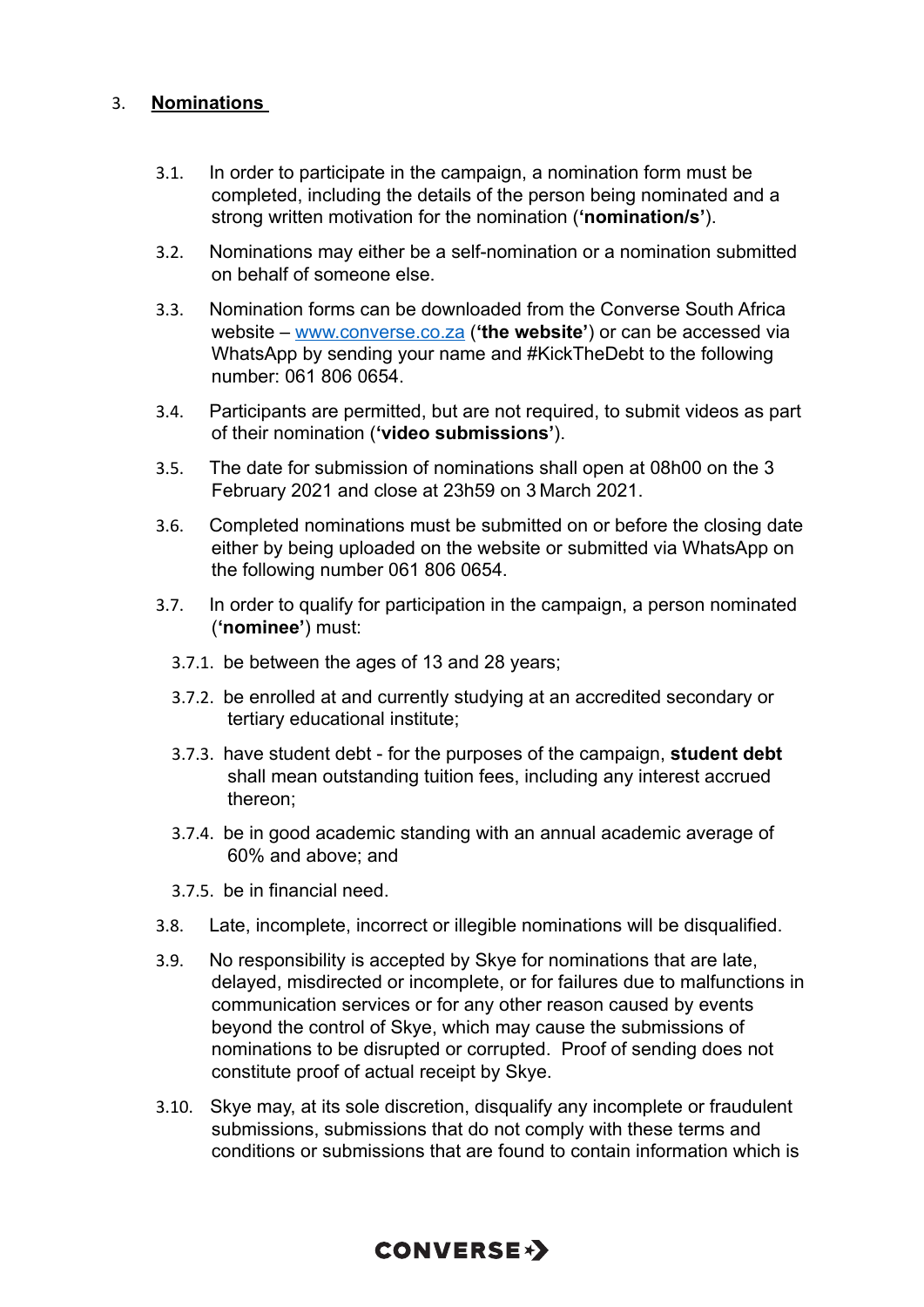incorrect or untrue. Skye may also disqualify a participant if Skye finds that the participant has attempted to manipulate the outcome of the campaign.

- 3.11. Skye reserves the right to disqualify any participant submitting a nomination or any comment that is, in Skye's sole opinion, inappropriate, offensive, vulgar, indecent, racist, reflects negatively on the Converse brand, Skye or the products marketed by Skye, is upsetting to other participants, fans of the brand or directly aimed at Skye, or contrary to applicable law, and to remove any such nomination or comment.
- 3.12. Participants uploading submissions grant Skye and its associated companies, affiliates, licensees, partners, marketing agencies and their successors-in-title and assigns the sole, worldwide, perpetual, sublicensable, transferable, royalty-free, irrevocable rights and license to reproduce, adapt, edit, rearrange, reproduce, translate, dub, broadcast, publish, display, create derivate works from, perform and generally exploit and use their video submission and the content thereof and all copyright and other intellectual property vesting in or relating to the video submission, in any and all forms, media and technology, in any manner and for any purpose. Participant shall have no claim against Skye or anyone else relating to use of their video submission. Participants will not receive any form of payment or consideration relating to use of their video submissions and they waive all claims in this regard. Participants waive all moral rights in their video submissions.

### 4. **Vetting and disbursement of funds**

- 4.1. Skye and/or its appointed vetting service provider shall assess each nomination on its own merits against the relevant eligibility criteria set out in paragraphs 2 and 3 above and Skye will make the final decision on which nominees shall be awarded funds. In the event of uncertainty or a dispute regarding whether or not someone complies with the eligibility criteria, Skye shall determine the matter in its sole and absolute discretion, which determination shall be final and binding.
- 4.2. The nominees to whom funds are awarded (**'the student/s'**) shall receive payment either in full or in part from Skye on their behalf toward their student debt. The number of students chosen and the amounts awarded shall be within Skye's sole discretion, provided that the amounts paid out to the awarded students shall not in aggregate exceed an amount of one million rand. Skye reserves the right not to award the full one million rand.
- 4.3. The decision of Skye in relation to any and all matters regarding this campaign is final and no correspondence or discussion will be entered into.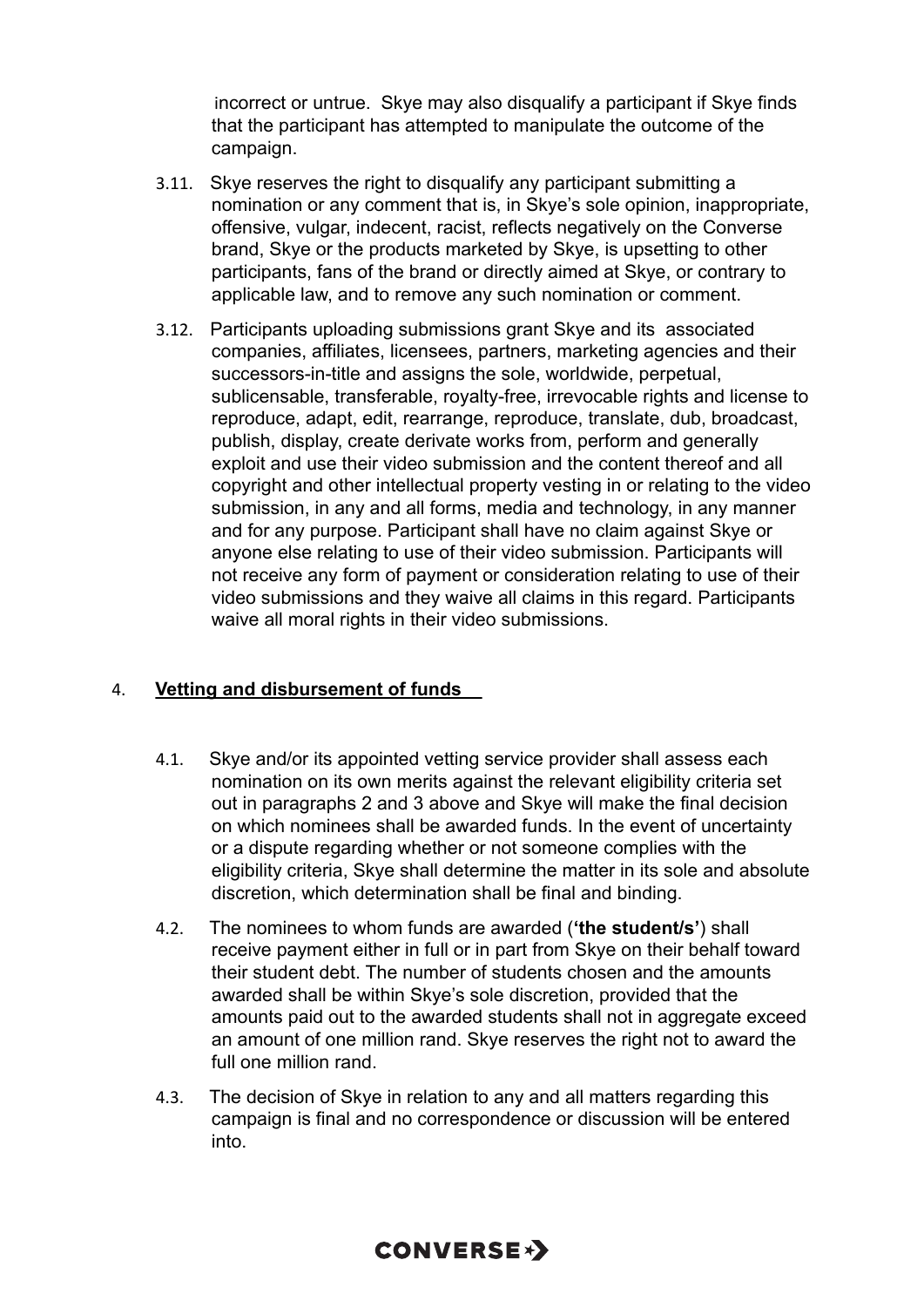- 4.4. The amounts awarded are non-negotiable, non-exchangeable and non-transferable and shall be paid directly to the relevant educational institution to which the debt is owed.
- 4.5. In no circumstances shall Skye be liable for any future amounts or other amounts owing by the students to the respective educational institutions.
- 4.6. The students will each be contacted on or before 30<sup>th</sup> April 2021 using the telephone number or e-mail address provided in the nomination form. If the student does not respond or cannot be reached within three working days from being contacted, Skye shall, in its sole discretion be entitled to select an alternative nominee from the remaining eligible nominations. Only nominees selected to be awarded funds will be contacted.
- 4.7. The students will be required to provide Skye and/or its appointed vetting service provider with all information, documentation and authorisation reasonably required to verify eligibility and award the funds, including but not limited to:
	- 4.7.1. certified copy of ID;
	- 4.7.2. academic records;
	- 4.7.3. statements/invoices reflecting tuition fees outstanding;
	- 4.7.4. proof of enrollment;
	- 4.7.5. student number;
	- 4.7.6. parental consent (if applicable);
	- 4.7.7. such proof of financial need as Skye may deem necessary;
	- 4.7.8. any other information reasonably requested.
- 4.8. Should the student not provide the above information within one week of request, then the funds awarded may be forfeited and Skye shall be entitled, in its sole discretion, to select an alternative nominee from the remaining eligible nominations to receive funds.
- 4.9. The funds awarded will be paid to the relevant educational institution on behalf of the students as soon as is reasonably practicable after the above information, documentation and authorisations are provided to and vetted by Skye and or its vetting service provider. No payments will be made directly to the students in any circumstances.
- 4.10. The names of the students will be published on the website on 30 April 2021.
- 4.11. Skye and its associated companies, affiliates, licensees, partners, marketing agencies and their successors-in-title and assigns shall be entitled to use, broadcast or publish the names, photographs, images, personal backstory and details of any participants in the campaign, including (without limitation) in any medium or form of distribution and on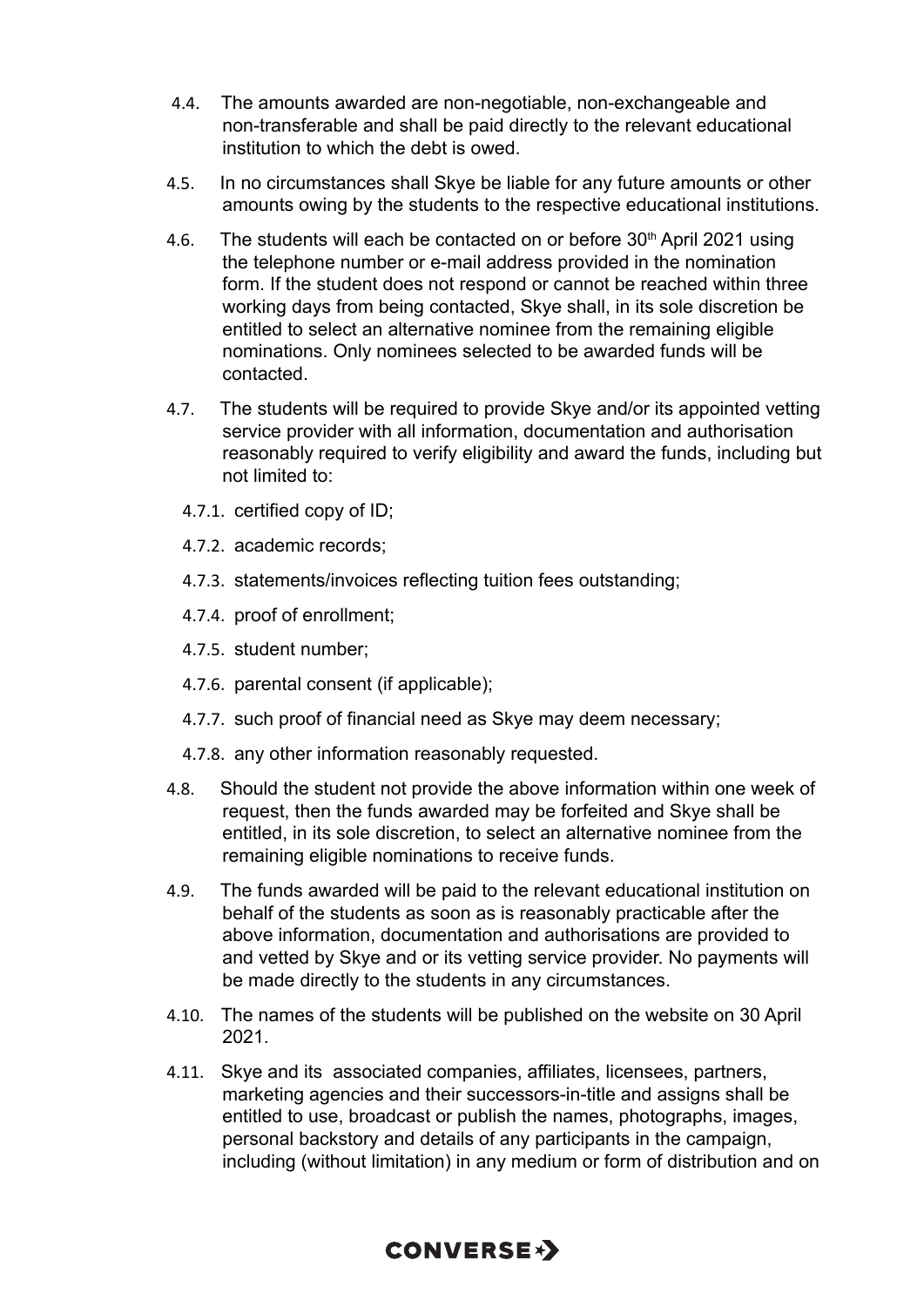any platform (including the internet and social media), and for any purposes whatsoever. No compensation will be payable to the participants in this regard.

#### 5. **The campaign video**

- 5.1. Skye shall, in their sole discretion, select one or more of the students to participate in the campaign video.
- 5.2. The content and other details related to the campaign video shall be discussed and mutually agreed with the selected student/s.
- 5.3. The shooting of the campaign video shall take place on a reasonable date, time and at location/s mutually agreed between the student/s and Skye. Should the student/s be unable to or unreasonable in agreeing to a date, time or location, then Skye shall be entitled in their sole discretion to select an alternative student to participate in the campaign video.
- 5.4. By participating in the campaign video, the student/s grant Skye, Converse Inc and their associated companies, affiliates, licensees, partners, marketing agencies and their successors-in-title and assigns, the sole, worldwide, perpetual, sublicensable, transferable, royalty-free, irrevocable rights, license and permission, to use, reuse, broadcast or publish, their name, image and personal backstory as featured in the campaign video, including (without limitation) in any medium or form of distribution and on any platform, and for any purposes whatsoever, including, without limitation, all marketing, promotional, advertising and trade uses and no payment will be made to the student in this regard.

#### 6. **Personal Information**

- 6.1. Participants authorise Skye and its appointed agencies and/or service providers to collect, process, store and use their personal information for all purposes related to the campaign.
- 6.2. Where a participant submits personal information to Skye on behalf of a third-party, the participant confirms that the relevant consent has been obtained from the third party to share such personal information.
- 6.3. All personal information shall be processed by Skye in accordance with applicable laws.